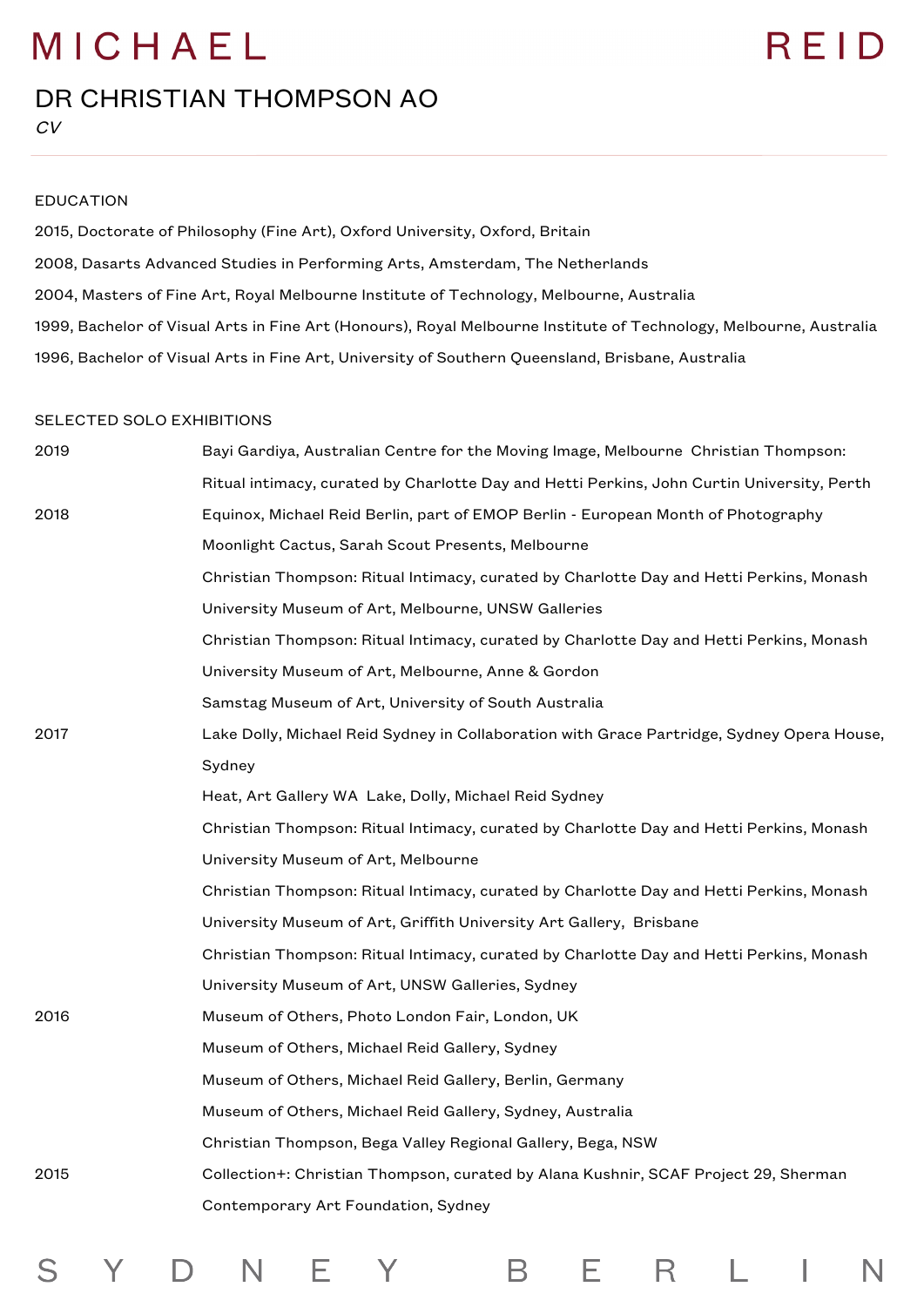## REID

#### DR CHRISTIAN THOMPSON AO

CV

|      | Christian Thompson REMIX: a decade of photography, Orange Regional Gallery, Orange,     |
|------|-----------------------------------------------------------------------------------------|
|      | <b>NSW</b>                                                                              |
|      | Mystic Renegade - Christian Thompson, Chasm Gallery in collaboration with Michael Reid, |
|      | Brooklyn, New York, USA                                                                 |
|      | Christian Thompson, Dead Tongue, Koorie Heritage Trust, Melbourne                       |
| 2014 | Polari, Gallery Gabrielle Pizz, Melbourne, Australia                                    |
| 2013 | Pagan Sun, Gallery Gabrielle Pizzi, Melbourne, Australia                                |
| 2012 | We Bury Our Own, Gallery Gabrielle Pizzi, Melbourne, Australia                          |
| 2011 | King Billy, Gallery Gabrielle Pizzi, Melbourne, Australia                               |
| 2010 | Christian Thompson Survey Show, Gallery Gabrielle Pizzi, Melbourne, Australia           |
| 2010 | Heat, Chalkhorse Gallery, Sydney, Australia                                             |
| 2009 | Lost Together, Gallery Gabrielle Pizzi, Melbourne, Australia                            |
| 2008 | Australian Graffiti, Gallery Gabrielle Pizzi, Melbourne, Australia                      |
| 2007 | The Sixth Mile, Chalk Horse Gallery, Sydney, Australia                                  |
| 2006 | The Sixth Mile, Centre for Contemporary Photography, Melbourne, Australia               |
| 2004 | The Gates of Tambo, Gallery Gabrielle Pizzi, Melbourne, Australia                       |
| 2003 | Emotional Striptease, Gallery Gabrielle Pizzi, Melbourne, Australia                     |
| 2002 | Show Me the Way to Go Home, George Adams Gallery, Melbourne, Australia                  |
|      | Blaks Palace, Gallery Gabrielle Pizzi, Melbourne, Australia                             |
|      | BIGIYI (Dream to Dream), Gallery Gabrielle Pizzi, Melbourne, Australia                  |
|      | Gundang Ngaya Burbala, Australian Centre for Photography, Sydney, Australia.            |
|      |                                                                                         |

#### SELECTED GROUP EXHIBITIONS

S Y D N E Y

| 2019 | Light Years, Michael Reid Gallery, Sydney                                             |
|------|---------------------------------------------------------------------------------------|
|      | Queen's Land: Black Portraiture-Late 19th Century to the Present, Cairns Art Gallery, |
|      | Cairns                                                                                |
|      | National Anthem, Buxton Contemporary, Melbourne                                       |
|      | Queer as Folk Lore, National Art School                                               |
|      | Love, Displaced, Lawrence Wilson Art Gallery, University of Western Australia         |
| 2018 | Earth/Sky, National Gallery of Australia                                              |
|      | New Histories, Bendigo Art Gallery, Bendigo                                           |
|      | Spring 1883 Sarah Scout Presents Gallery, Melbourne                                   |
|      | Colony: Frontier Wars, National Gallery of Victoria, Melbourne                        |
|      | Divided World, 2018 Adelaide Biennial of Australian Art                               |
|      |                                                                                       |

B E R L I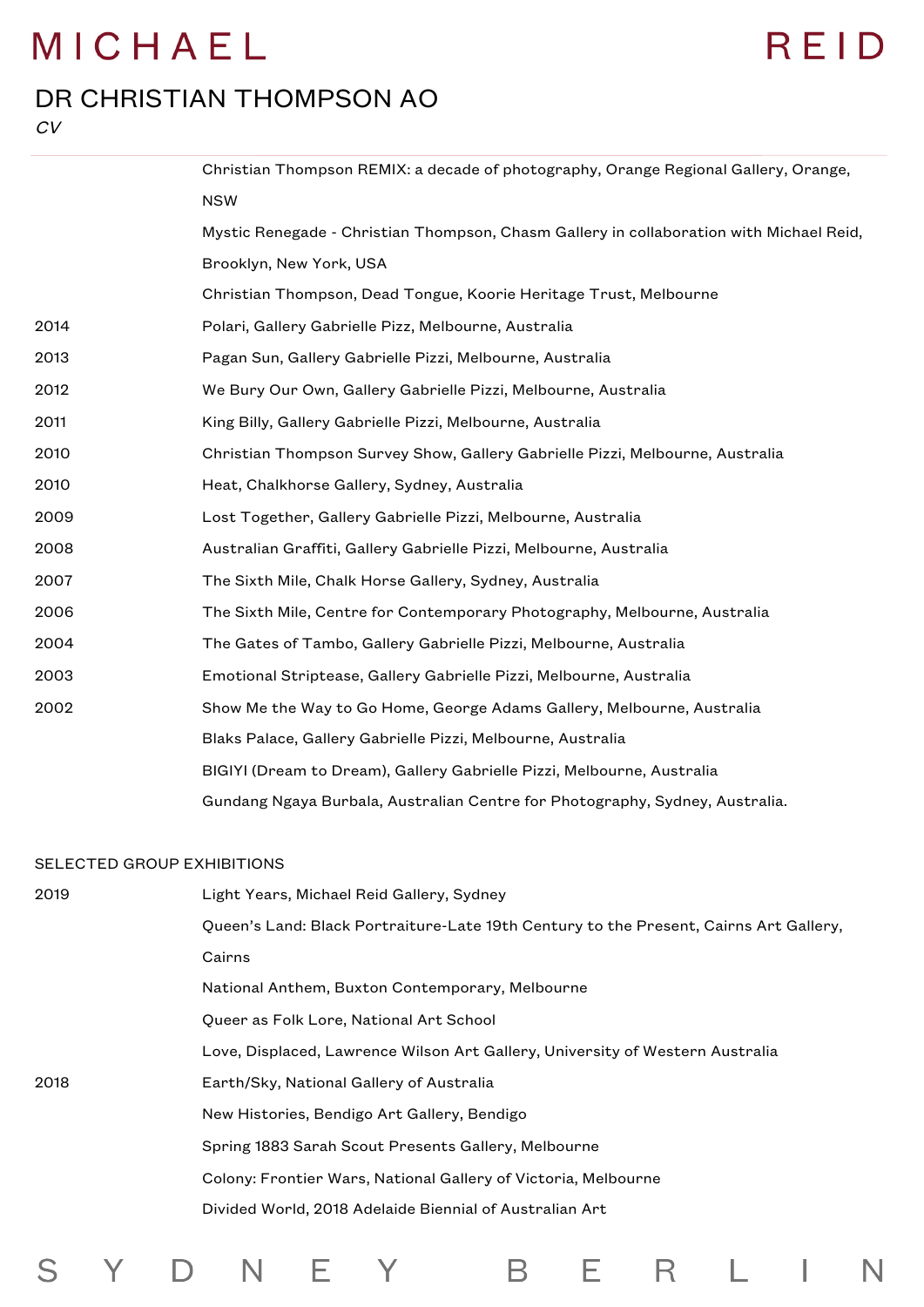#### DR CHRISTIAN THOMPSON AO

#### $CV$

S

Y D N E Y

| 2017 | Sydney Art Fair, Michael Reid Gallery, Sydney                                               |
|------|---------------------------------------------------------------------------------------------|
| 2016 | Why not ask again, 11th Shanghai Biennale                                                   |
|      | Spring 1883, Sarah Scout Presents Gallery, Melbourne                                        |
|      | 30 Years of CCP, curated by Naomi Cass, Centre for Contemporary Photography,                |
|      | Melbourne                                                                                   |
|      | Screen as a Room, curated by Nikki Lam, Newport Substation, Melbourne                       |
|      | Light Moves: Contemporary Australian Video Art, National Gallery of Australia, Travelling   |
|      | Exhibition                                                                                  |
|      | Everywhen: The Eternal Present in Indigenous Art from Australia, Harvard Art Museums,       |
|      | Cambridge, MA, USA                                                                          |
|      | Australian exotica, Monash Gallery of Art, Melbourne                                        |
|      | The 16th Bedroom, The Hospital Club, London, UK                                             |
| 2015 | Christian Thompson, Bidjara People, The 8th Asia Pacific Triennial of Contemporary          |
|      | Art                                                                                         |
|      | (APT8), Queensland Art Gallery of Modern Art, Brisbane                                      |
|      | Christian Thompson in The National Self Portrait Prize, University of Queensland Australia, |
|      | <b>Brisbane</b>                                                                             |
|      | WALLPOWER: Significant Contemporary Australian Photography & Photomedia, Michael            |
|      | Reid, Sydney                                                                                |
| 2014 | Seventh Skin, curated by Claire Watson, Hatch Contemporary Arts Space, Melbourne            |
|      | The Other and Me, The Sharjah Museum, United Arab Emirates                                  |
|      | Magdalen Arts Week (with Sunil Gupta), Magdalen College, Oxford, UK Dong Gang               |
|      | International Photo Festival,                                                               |
|      | Dong Gang Museum of Photography in Yeongwol-gun, Gangwon-do Province, Taiwan                |
|      | Art as a Verb, Monash University Museum of Art, Melbourne                                   |
|      | PULSE: Reflections on the body, Canberra Museum and Art Gallery, Canberra                   |
| 2013 | Perennials: Selected USQ Alumni-The First Forty Years, curated by Alumna Bianca Acimovic,   |
|      | Toowoomba Regional Art Gallery, Toowoomba, QLD                                              |
|      | Shadowlife, Bendigo Art Gallery, Bendigo                                                    |
| 2012 | The Anne Landa Award, Art Gallery of New South Wales, Sydney                                |
|      | Contemporary Indigenous Art in Australia: the Sordello Missana Collection, Valencian        |
|      | Institute of Modern Art, Valencia, Spain                                                    |
|      | Sonic Spheres, TarraWarra Biennial 2012, curated by Victoria Lynn, TarraWarra Museum of     |
|      | Art, Yarra Glen, Victoria                                                                   |
|      |                                                                                             |

B E R L I

 $\overline{\mathsf{N}}$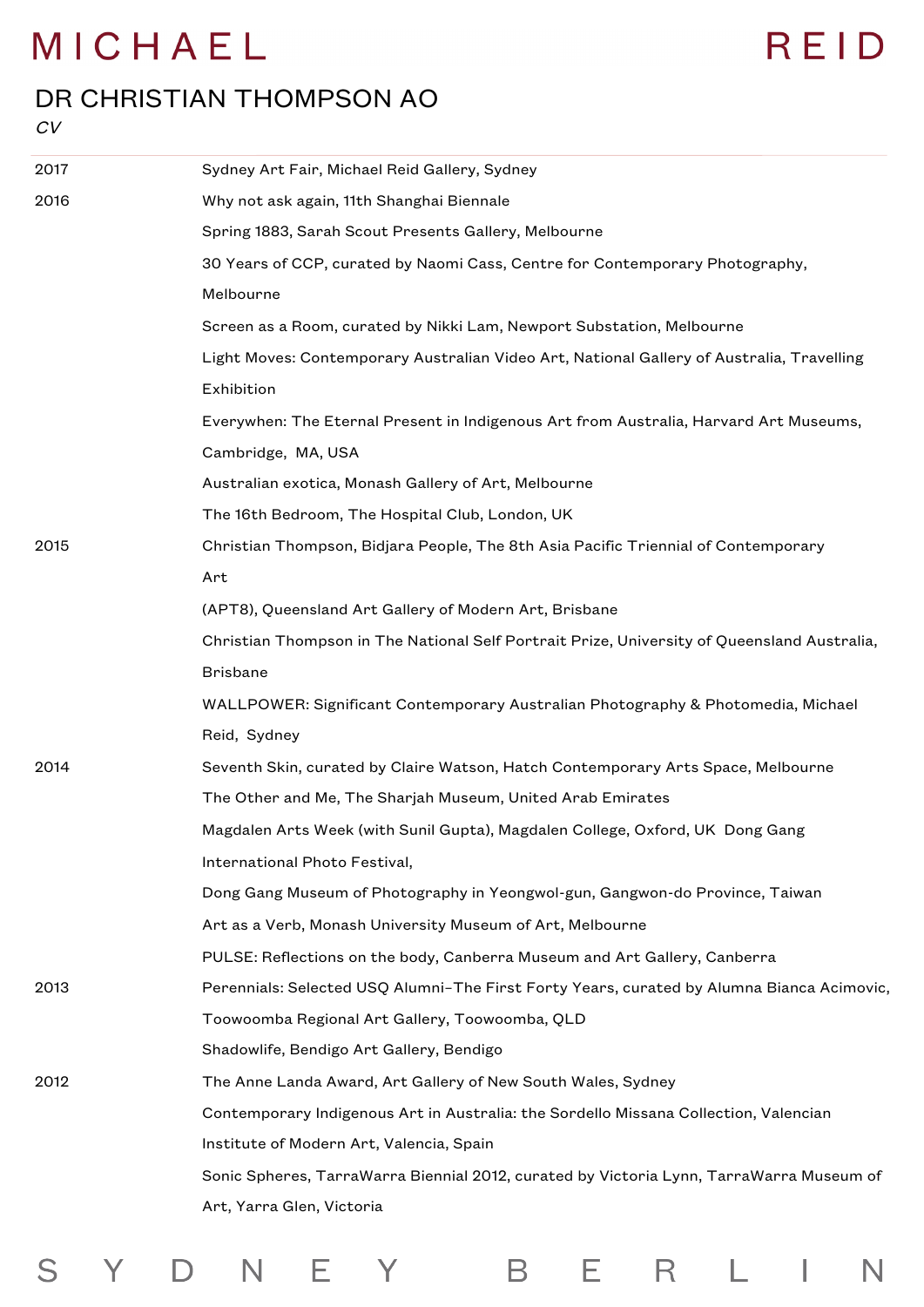## REID

#### DR CHRISTIAN THOMPSON AO

 $CV$ 

|      | Hijacked III - Australia/UK, Perth Institute of Contemporary Arts, Perth                     |
|------|----------------------------------------------------------------------------------------------|
|      | Hijacked III - Australia/UK, Quad Gallery & The Silk Mill, Derby, UK                         |
|      | Hijacked III - Australia/UK, Griffith University Art Gallery, Brisbane                       |
|      | Hijacked III - Australia/UK, The Australian Centre for Photography, Sydney                   |
|      | The Anne Landa Award, Art Gallery of New South Wales, Australia                              |
|      | Crossing Cultures, The Owen and Wagner Collection of Contemporary Aboriginal Australian      |
|      | Art at the Hood Museum of Art, New Hampshere United States of America                        |
|      | UnDisclosed 2nd National Indigenous Art Triennial, National Gallery of Australia, Canberra,  |
|      | Australia                                                                                    |
|      | Contemporary Indigenous Art in Australia: the Sordello Missana Collection, Valencian         |
|      | Institute of Modern Art, Valencia, Spain                                                     |
|      | Hijacked III, QUOD Gallery, Derby, United Kingdom                                            |
|      | Shadow Life, Bangkok Art and Culture Centre, Bangkok, Thailand                               |
|      | Tell Me Tell Me: Australian and Korean Art 1976 -2011, National Museum of Korean Art, Seoul, |
|      | South Korea Double Vision, McLelland Gallery, Melbourne, Australia                           |
| 2011 | Close Encounters: The Next 500 Years, Plugin Institue of Contemporary Art, Canada            |
|      | Tell Me Tell Me, Museum of Contemporary Art, Sydney, Australia                               |
|      | POWERHOUSE, Osney Power Station, Oxford, United Kingdom                                      |
|      | SOLO, Modern Art Oxford, United Kingdom                                                      |
|      | Freedom Riders: Art and Activism 1960s to Now, University Art Gallery, University of         |
|      | Sydney, Sydney, Australia                                                                    |
|      | Beauty, Vanity and Narcissism, Three Aboriginal Male Artist Photographers, Cross Art         |
|      | Projects, Sydney, Australia                                                                  |
|      | Change Has Come, UTS Tower Foyer, University of Technology, Sydney                           |
| 2010 | The Beauty of Distance/Songs of Survival in a Precarious Age - 17th Biennale of Sydney,      |
|      | Sydney, Australia                                                                            |
|      | Before and After Science-2010 Adelaide Biennial of Australian Art, Art Gallery of South      |
|      | Australia, Adelaide, Australia                                                               |
| 2009 | Culture Warriors - National Indigenous Art Triennial, American University, Washington D C,   |
|      | United States of America                                                                     |
|      | Hybrid Arts Fest Australia, Radialsystem V, Berlin, Germany                                  |
|      | Me-Take, Indigenous Self-representation in Photomedia, Perth Centre for Contemporary         |
|      | Photography, Perth, Australia                                                                |
|      | Family Guy, Lake Macquarie City Art Gallery, New South Wales, Australia                      |
|      |                                                                                              |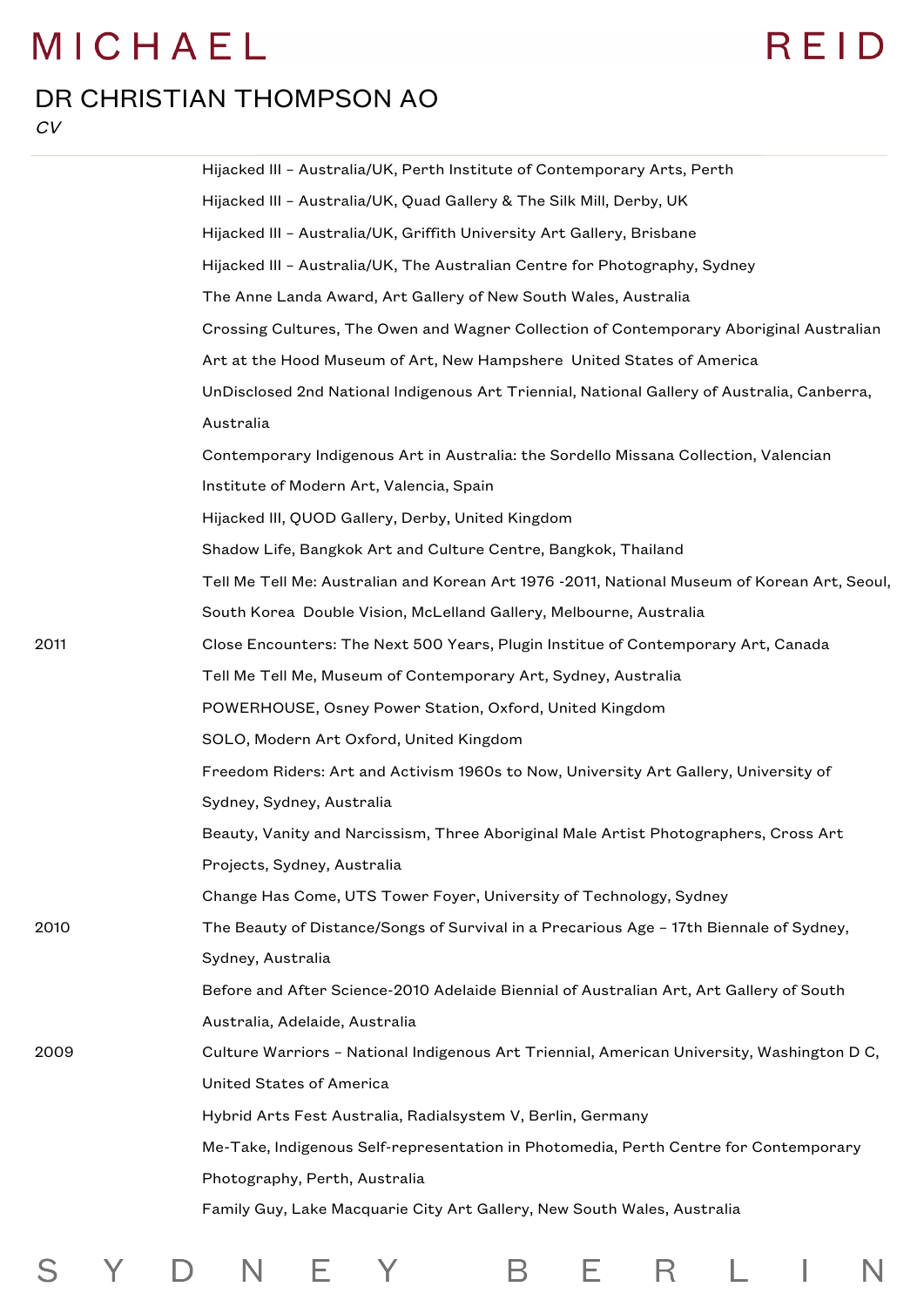$\mathsf{Y}$ 

S

# REID

#### DR CHRISTIAN THOMPSON AO

 $CV$ 

|                    | Half-Light: Portraits from Black Australia, Art Gallery of New South Wales, Australia          |
|--------------------|------------------------------------------------------------------------------------------------|
| 2008               | RAKA Kate Challis RAKA Award 2008: Contemporary Indigenous Visual Arts, lan                    |
|                    | Potter Museum of Art, The University of Melbourne, Australia (Highly Commended                 |
|                    | Category)                                                                                      |
| 2007               | Schittering-Brilliance, Aboriginal Art Museum, Utrecht, The Netherlands                        |
|                    | Andy and OZ: Parallel Visions, The Andy Warhol Museum, Pittsburgh, United States of            |
|                    | America                                                                                        |
|                    | Culture Warriors - National Indigenous Art Triennial, National Gallery of Australia, Canberra, |
|                    | Australia                                                                                      |
|                    | Working Down Under, Wood Street Galleries, Pittsburgh, Pennsylvania, United States of          |
|                    | America                                                                                        |
|                    | Eye to I, Ballarat Regional Art Gallery, Ballarat, Australia                                   |
|                    | Raised by Wolves, Art Gallery of Western Australia, Perth, Australia                           |
| 2006               | Terra Incognita, Gertrude Street Contemporary Art Spaces, Melbourne, Australia 2004            |
|                    | Skin, Salamanca Arts Centre, Hobart, Australia                                                 |
|                    | Matter of Time, Tamworth Textile Biennale, Tamworth, Australia                                 |
|                    | Spirit and Vision, Kunst der Gegenwart Sammlung Essl, Vienna, Austria IMAGE -                  |
|                    | Contemporary Aboriginal Art, Aboriginal Art Museum, Utrecht, The Netherlands                   |
|                    | The Space Between, Curtin University, Perth, Australia Art Paris, The Louvre, Paris,           |
|                    | France                                                                                         |
|                    | MAAP Gravity, Multimedia Arts Asia Pacific, Nanyang Academy of Fine Arts, Singapore            |
|                    | Sguardi Australiani, Camogli, Italy                                                            |
| 2003               | Drama is Conflict, Linden Centre for Contemporary Art, Melbourne, Australia                    |
|                    | Tactility 200 Years of Indigenous Textiles, National Gallery of Australia, Canberra, Australia |
|                    | TRAFFIC, Australian Centre for Photography, Sydney, Australia                                  |
| 2002               | Crossing (New Australian Art), ATSKI Gallery, Helsinki, Finland                                |
| 2001               | LUMO Intohimo, Photographic Triennial of Finland, Helsinki, Finland                            |
| 2000               | Biennale d'Art Contemporain, Biennale De Noumea of Contemporary Art, New Caledonia             |
| <b>COLLECTIONS</b> |                                                                                                |
|                    | Trinity College, Oxford, United Kingdom                                                        |
|                    | Pitt Rivers Museum, Oxford, United Kingdom                                                     |

Museum of Contemporary Art, Sydney, Australia.

E Y

 $N$ 

 $\Box$ 

National Gallery of Australia, Canberra, Australia

 $\overline{B}$ 

E R L

 $\sim 1$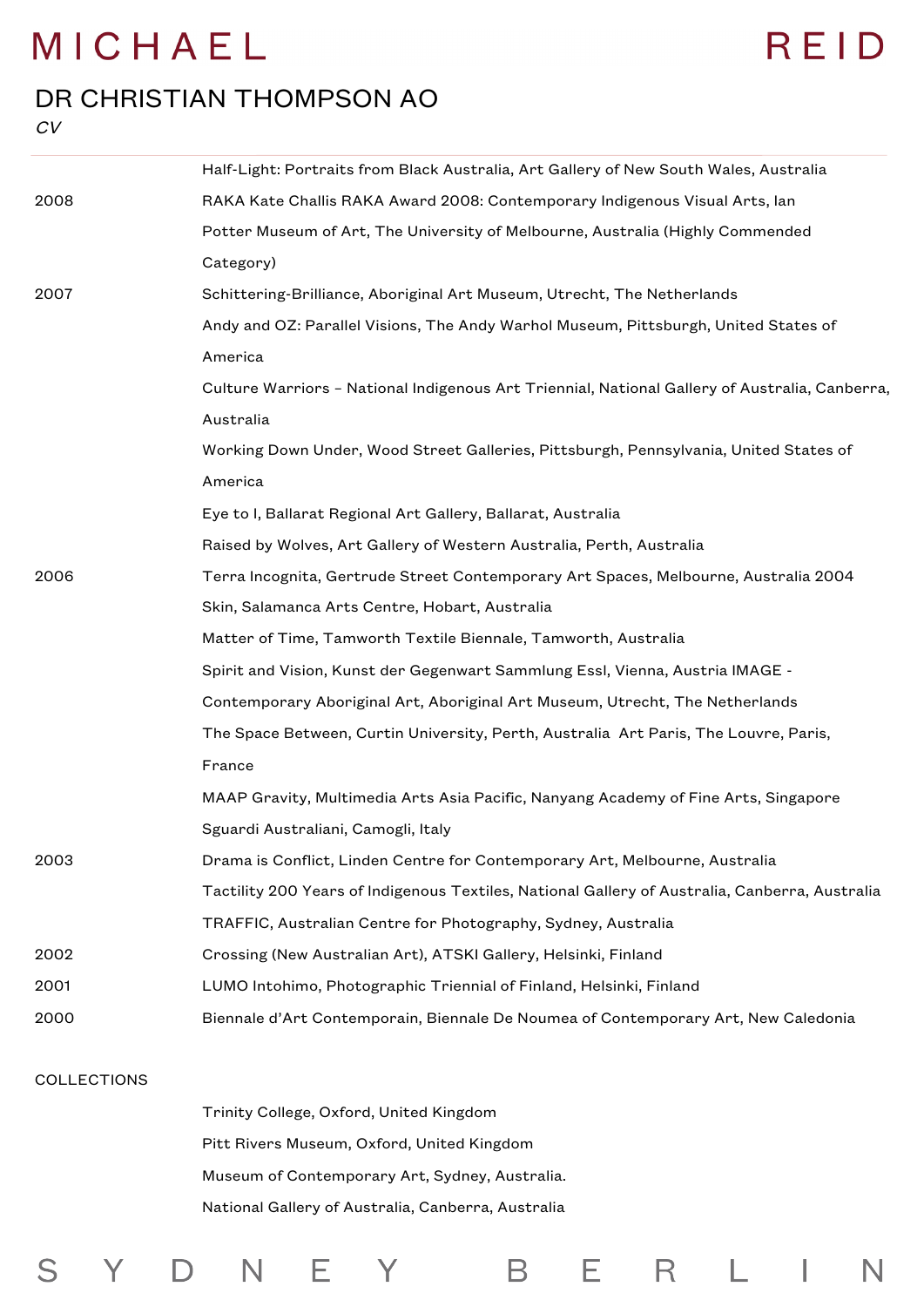## REID

#### DR CHRISTIAN THOMPSON AO

 $CV$ 

S

Y

 $\mathsf{D}$ 

|                     | Art Gallery of New South Wales, Sydney, Australia                                       |
|---------------------|-----------------------------------------------------------------------------------------|
|                     | National Gallery of Victoria, Melbourne, Australia                                      |
|                     | Queensland Art Gallery, Brisbane, Australia                                             |
|                     | Art Gallery of Western Australia, Perth, Australia                                      |
|                     | Artbank, Sydney, Australia Peter Klein Collection, Eberdingen, Germany                  |
|                     | Latrobe Regional Gallery, Morwell, Australia                                            |
|                     | Shepparton Art Museum, Shepparton, Australia                                            |
|                     | Horsham Regional Art Gallery, Horsham, Australia                                        |
|                     | Aboriginal Art Museum, Utrecht, The Netherlands                                         |
|                     | Monash Gallery of Art, Wheelers Hill, Australia                                         |
|                     | Myer Collection, Melbourne, Australia                                                   |
|                     | Wagner-Owen Collection, North Carolina, United States of America                        |
|                     | City of Melbourne Collection, Melbourne, Australia                                      |
|                     | Trigboff Collection, Sydney, Australia                                                  |
|                     | NelRon Collection, Melbourne, Australia                                                 |
|                     | Pat Corrigan Collections, Sydney, Australia.                                            |
|                     | Deloitte Collection, Sydney, Australia.                                                 |
|                     | Cate Blanchett and Andrew Upton Collection, Sydney, Australia.                          |
|                     | Christ Church Grammar School, Perth, Australia                                          |
|                     | University of Queensland Art Museum, Brisbane, Australia                                |
|                     | <b>Private Collections</b>                                                              |
| <b>BIBLIOGRAPHY</b> |                                                                                         |
| 2018                | Equinox, exhibition essay, Professor lan McLean                                         |
|                     | Becoming the Other - A Self Guide, Aether Gallerie for Soft Power Palace, Stuttgart     |
|                     | Christian Thompson, Wrong Wrong, Portugal                                               |
|                     | Forms of Enchantment: Writings on Art and Artists, Marina Warner, Thames & Hudson       |
| 2016                | The Creators Project, 'Christine Prescott Follows Louise Bourgeois, Eva Hesse and Frida |
|                     | Kahlo', Christian Thompson                                                              |

2012 Crossing Cultures, exhibition catalogue, edited by Stephen Gilchrist, Hood Museum of Art, Dartmouth College, New Hampshire, University Press of New England, United States of America Les Portraits, by Valerie Mettais, Editions Palette publishing.

F.

Y

N

Hijacked III, edited by L.Clements,M.McPherson and L.Robb, Big City Press

B

E.

 $\mathsf{R}$ 

I

L.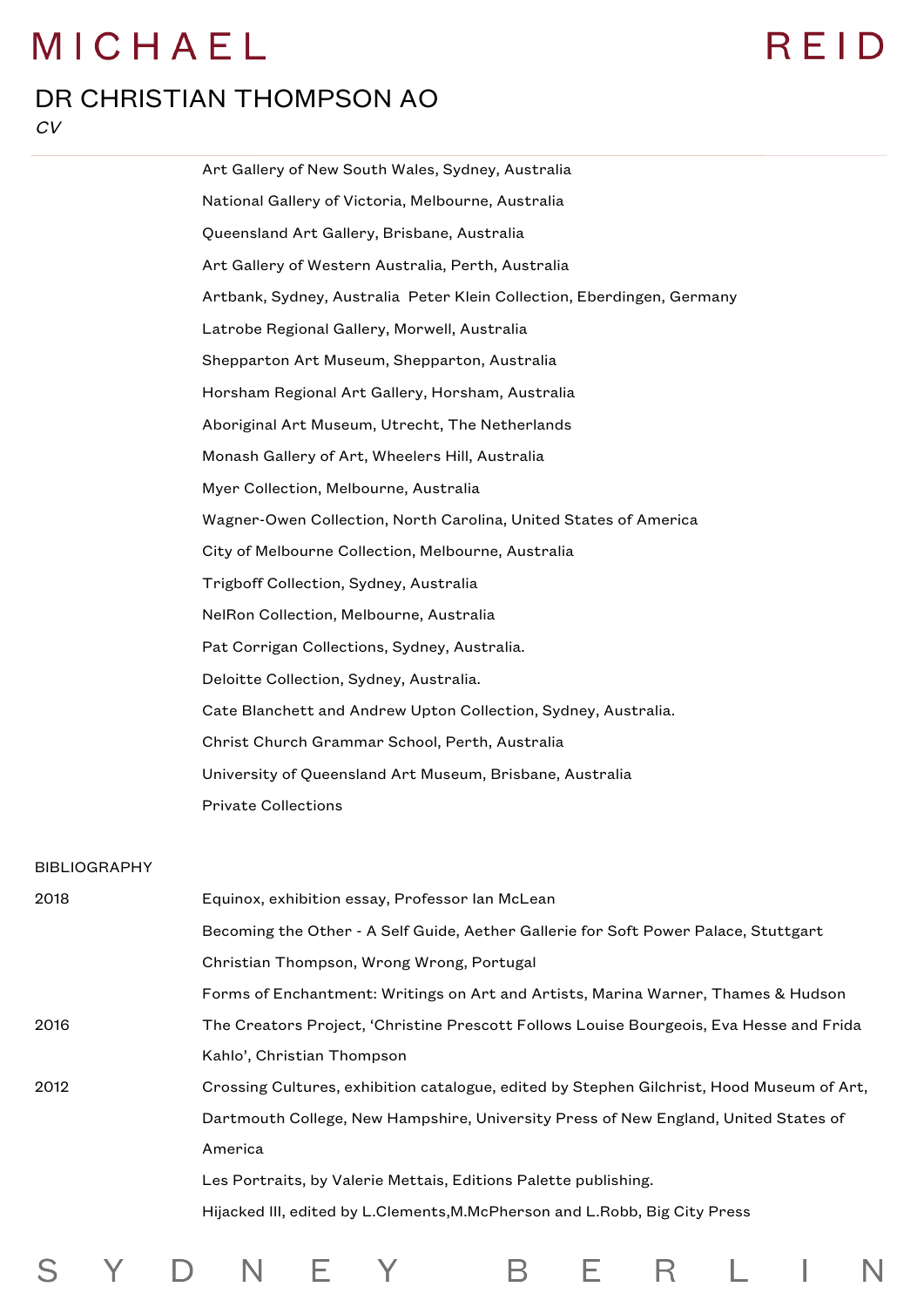# REID

#### DR CHRISTIAN THOMPSON AO

 $CV$ 

S

Y D N E Y

|      | Undisclosed, catalogue Second National indigenous Art Triennal, edited by C.Lane and F         |
|------|------------------------------------------------------------------------------------------------|
|      | Cubillo, NGA Publishing                                                                        |
| 2011 | The Chronicle. 'USQ Alumnus Goes Down in History', 17th February 2011                          |
| 2010 | AUTO FOCUS, The Self-Portrait in Contemporary Photography by Susan Bright, Thames &            |
|      | Hudson                                                                                         |
|      | The Monthly, 'Artful Excess', by Julian Engberg, June 2010, N.o 57.                            |
|      | Realtime, 'Video art: performance, politics, vision' by Gail priest.                           |
|      | The Australian 'Indigenous Duo have a first for Oxford', by James Howe                         |
|      | Art Monthly, 'Beauty, Distance, Songs: Surviving the End of Enlightenment' by lan Mclean,      |
|      | July, 2010.                                                                                    |
|      | Sydney Morning Herald, 'The Hunters Hill Collectors', SEPT 19, 2010.                           |
|      | BBC Oxford, 'Oxford University's Aboriginal Scholars' 22nd OCT, 2010.                          |
|      | No Dots Down Here 'Christian Thompson Goes to Oxford' Edition 2, June                          |
|      | The Times 'Australian Students Become the First' by Sophie Tedmanson,                          |
|      | The Australian, 'Charlie Perkins Opens Door to Oxford, MAR 17, 2010.                           |
|      | The Oxford Student, 'Indigenous Students Arrive at Oxford', by Erik Boman, OCT 2010            |
|      | LOOK! Contemporary Australian Photography since 1980, by Anne Marsh Macmillan Art              |
|      | Publishing                                                                                     |
|      | Before and After Science- 2010 Adelaide Biennial of Australian Art, exhibition catalogue, Art  |
|      | Gallery of South Australia                                                                     |
| 2009 | Art & Australia, Vol 46 Winter 2009, Shifting Identities by Stephen Gilchrist, p616-p625       |
| 2008 | 'Man: Depicting Contemporary Masculinity', Penrith Regional Gallery & Lewers Bequest,          |
|      | exhibition catalogue, curator Luke Parker, N.S.W, Australia                                    |
| 2007 | 'Schittering-Brilliance', exhibition catalogue, Georges Petitjean (ed), Aboriginal Art Museum, |
|      | Utrecht, The Netherlands                                                                       |
|      | 'Andy and OZ: Parallel Visions', exhibition catalogue, Deborah Hart Curator, The Andy          |
|      | Warhol Museum, Pittsburgh, United States of America                                            |
|      | 'Culture Warriors - National Indigenous Art Triennial', exhibition catalogue, Deborah Clark    |
|      | and Susan Jenkins editors, National Gallery of Australia, Canberra, Australia The Canberra     |
|      | Times, 'After Andy - Pop art Down Under' by Christine Wallace, October 27th, 2007              |
|      | The West Australian, 24th February 2007, 'Running with the Pack' by Rick Spencer               |
| 2004 | The Age, Monday August 7, p. 7 'Age Review', 'Evidence of Art' by Kyla McFarlane               |
| 2003 | Real Time, Dec02 - Jan 03 no 52, Digital Indigeneity, Christine Nichols Arts Yarn Up, Summer   |
|      | 2002 - 2003, pg. 17                                                                            |
|      |                                                                                                |

B E R L I

 $\overline{\mathsf{N}}$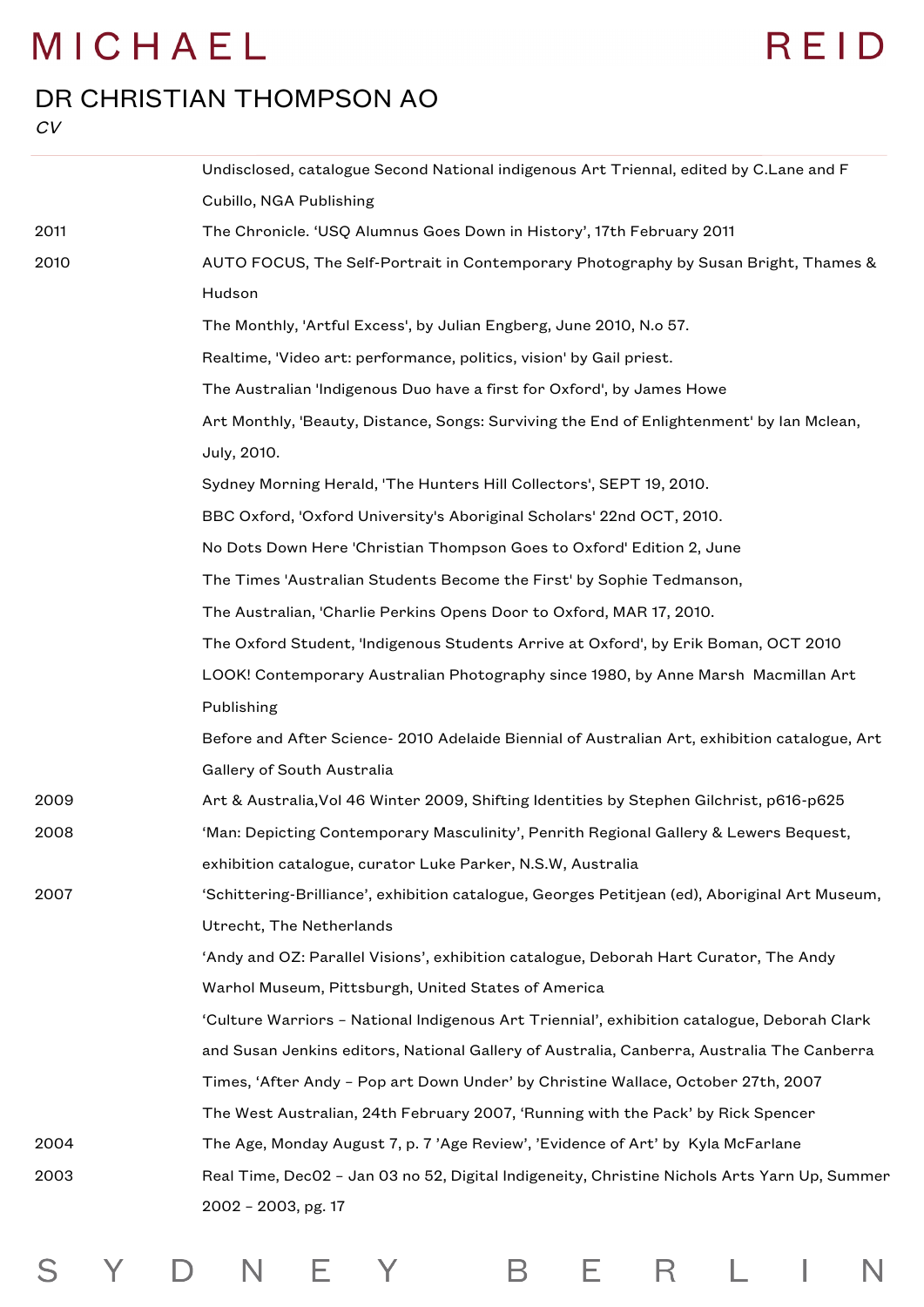## REID

#### DR CHRISTIAN THOMPSON AO

Y D N E Y

S

CV

|      | Melbourne Magazine, March 2003, Stripping Identity Bare by Lucinda Strahan              |
|------|-----------------------------------------------------------------------------------------|
| 2002 | The Age, Wednesday 20th March, 2002, Fashion Sashays into Art by Robert Nelson, Gray    |
|      | Anne (ed) Australian Art in the National Gallery of Australia, NGA, Canberra            |
| 2001 | ARTLINK - 'Indigenous Art for the Twenty First Century' Vol 20 #1 Art Monthly - 'UseBy: |
|      | Asia Pacific Artist Initiatives Project' by John Mateer, pg 19, Issue 135               |

#### AWARDS & PRIZES

| Research Affiliate, Pit Rivers Museum, Oxford                                               |
|---------------------------------------------------------------------------------------------|
| Awarded Officer of the Order of Australia for distinguished service to the visual arts as a |
| sculptor, photographer, video and performance artist, and as a role model for young         |
| Indigenous artists                                                                          |
| Recipient, inaugural Mordant Family VR Commission, ACMI                                     |
| Recipient, ACME Studio London Residency, Australian Council for the Arts                    |
| Participant, Marina Abramovic: In Residence, Kaldor Public Art Project                      |
| Recipient, Wellington International Artist Residency, NZ                                    |
| Featured artist, Melbourne Art Tram                                                         |
| Adobe Honourable Mention, William and Winifred Bowness Photography Prize Finalist, The      |
| Anne Landa Award                                                                            |
| Charlie Perkins Scholarship for Post-Graduate Studies at University of Oxford, United       |
| Kingdom.                                                                                    |
| RIPE Art & Australia/ANZ Private Bank Contemporary Art Award (Highly Commended)             |
| Gertrude Contemporary Art Spaces Studio Artist 2006 - 2008                                  |
| Centre Contemporary Photography, Kodak Summer Salon, Best Portrait for 'In Search           |
| of the International Look'.                                                                 |
| Curatorial Internship at the Australian Centre for the Moving Image                         |
| Creative Fellow State Library of Victoria, Melbourne, Australia                             |
| Visual Arts and Crafts Grant, Australia Council for the Arts                                |
| New Media Arts Grant, Australia Council for the Arts 2003 City of Melbourne Arts and        |
| <b>Culture Grant</b>                                                                        |
| Australia Council for the Arts, Emerging Artist Grant                                       |
| City of Melbourne Arts and Culture Grant, Melbourne, Australia                              |
|                                                                                             |
|                                                                                             |
| Greene Street Studio, New York, USA Fonderie Darling Studio, Montreal, Canada.              |
|                                                                                             |

B E R L I

 $\overline{\mathsf{N}}$